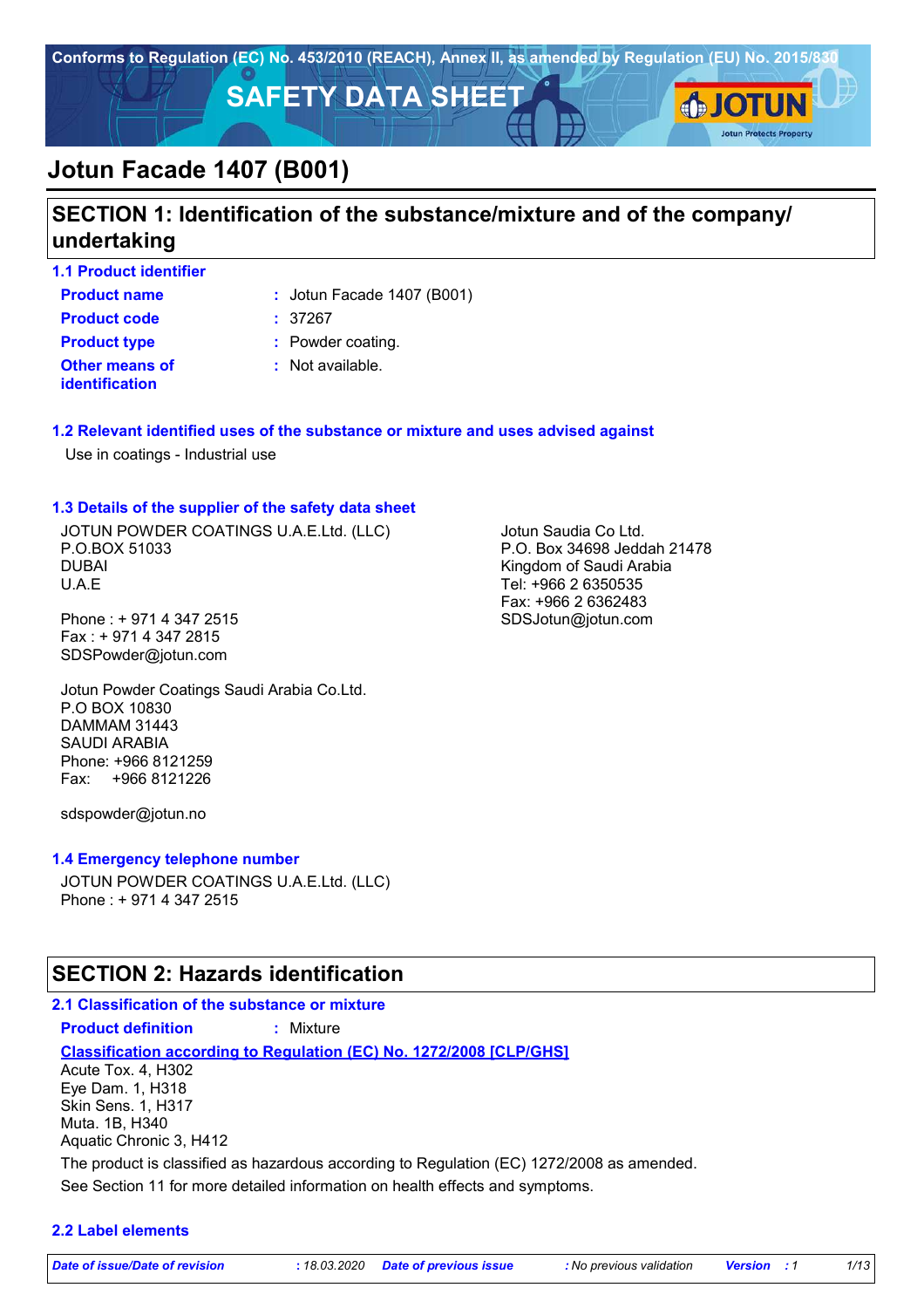# **SECTION 2: Hazards identification**

| <b>Hazard pictograms</b>                                                                                                                                        |                                                                                                                                                                                                                                                                                                |
|-----------------------------------------------------------------------------------------------------------------------------------------------------------------|------------------------------------------------------------------------------------------------------------------------------------------------------------------------------------------------------------------------------------------------------------------------------------------------|
| <b>Signal word</b>                                                                                                                                              | : Danger.                                                                                                                                                                                                                                                                                      |
| <b>Hazard statements</b>                                                                                                                                        | : H302 - Harmful if swallowed.<br>H318 - Causes serious eye damage.<br>H317 - May cause an allergic skin reaction.<br>H340 - May cause genetic defects.<br>H412 - Harmful to aquatic life with long lasting effects.                                                                           |
| <b>Precautionary statements</b>                                                                                                                                 |                                                                                                                                                                                                                                                                                                |
| <b>General</b>                                                                                                                                                  | : Not applicable.                                                                                                                                                                                                                                                                              |
| <b>Prevention</b>                                                                                                                                               | : P201 - Obtain special instructions before use.<br>P280 - Wear protective gloves. Wear eye or face protection. Wear protective<br>clothing.<br>P273 - Avoid release to the environment.                                                                                                       |
| <b>Response</b>                                                                                                                                                 | : P333 + P313 - If skin irritation or rash occurs: Get medical attention.<br>P305 + P351 + P338 + P310 - IF IN EYES: Rinse cautiously with water for several<br>minutes. Remove contact lenses, if present and easy to do. Continue rinsing.<br>Immediately call a POISON CENTER or physician. |
| <b>Storage</b>                                                                                                                                                  | : P405 - Store locked up.                                                                                                                                                                                                                                                                      |
| <b>Disposal</b>                                                                                                                                                 | : P501 - Dispose of contents and container in accordance with all local, regional,<br>national and international regulations.                                                                                                                                                                  |
| <b>Hazardous ingredients</b>                                                                                                                                    | $: 1,3,5$ -tris(oxiranylmethyl)-1,3,5-triazine-2,4,6(1h,3h,5h)-trione<br>zinc di(benzothiazol-2-yl) disulphide<br>N,N,N,N-tetrakis(4,6-bis(butyl-(N-methyl-2,2,6,6-tetramethylpiperidin-4-yl)amino)<br>triazin-2-yl)-4,7-diazadecane-1,10-diamine                                              |
| <b>Supplemental label</b><br>elements                                                                                                                           | : Not applicable.                                                                                                                                                                                                                                                                              |
| <b>Annex XVII - Restrictions</b><br>on the manufacture,<br>placing on the market and<br>use of certain dangerous<br>substances, mixtures and<br><b>articles</b> | : Restricted to professional users.                                                                                                                                                                                                                                                            |
| <b>Special packaging requirements</b>                                                                                                                           |                                                                                                                                                                                                                                                                                                |
| <b>Containers to be fitted</b><br>with child-resistant<br>fastenings                                                                                            | : Not applicable.                                                                                                                                                                                                                                                                              |
| Tactile warning of danger : Not applicable.                                                                                                                     |                                                                                                                                                                                                                                                                                                |
| <b>2.3 Other hazards</b>                                                                                                                                        |                                                                                                                                                                                                                                                                                                |
| Other hazards which do<br>not result in classification                                                                                                          | : None known.                                                                                                                                                                                                                                                                                  |

### **SECTION 3: Composition/information on ingredients**

**3.2 Mixtures :** Mixture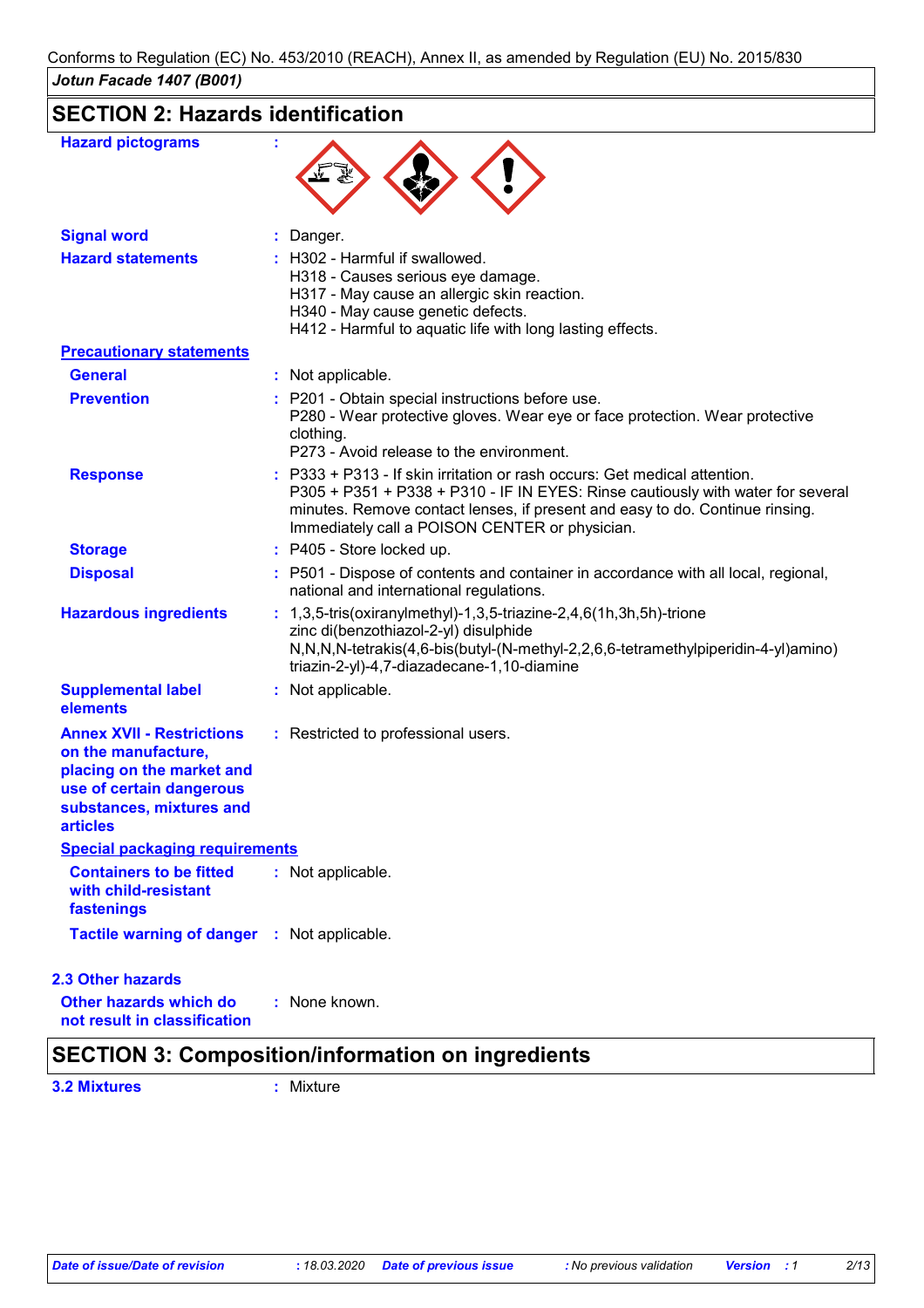| <b>Weight %</b><br><b>Identifiers</b> | <b>Regulation (EC) No.</b><br>1272/2008 [CLP]                                                                                                                  | <b>Type</b>                                                    |
|---------------------------------------|----------------------------------------------------------------------------------------------------------------------------------------------------------------|----------------------------------------------------------------|
| ~10                                   | Acute Tox. 3, H301<br>Acute Tox. 3, H331<br>Eye Dam. 1, H318<br>Skin Sens. 1, H317<br>Muta. 1B, H340<br><b>STOT RE 2, H373</b>                                 | $[1]$                                                          |
| $<$ 1                                 | Skin Sens. 1, H317<br>Aquatic Acute 1, H400 (M=1)<br>Aquatic Chronic 1, H410                                                                                   | $[1]$                                                          |
| $<$ 1                                 | Skin Sens. 1, H317<br><b>STOT RE 2, H373</b><br>(lymphatic system)<br>Aquatic Chronic 2, H411<br>See Section 16 for the full                                   | $[1]$                                                          |
|                                       | REACH #:<br>01-2119449817-25<br>EC: 219-514-3<br>CAS: 2451-62-9<br>Index: 615-021-00-6<br>EC: 205-840-3<br>CAS: 155-04-4<br>EC: 401-990-0<br> CAS: 106990-43-6 | Aquatic Chronic 3, H412<br>$(M=1)$<br>text of the H statements |

There are no additional ingredients present which, within the current knowledge of the supplier and in the concentrations applicable, are classified as hazardous to health or the environment, are PBTs, vPvBs or Substances of equivalent concern, or have been assigned a workplace exposure limit and hence require reporting in this section.

#### **Type**

[1] Substance classified with a health or environmental hazard

[2] Substance with a workplace exposure limit

[3] Substance meets the criteria for PBT according to Regulation (EC) No. 1907/2006, Annex XIII

[4] Substance meets the criteria for vPvB according to Regulation (EC) No. 1907/2006, Annex XIII

[5] Substance of equivalent concern

[6] Additional disclosure due to company policy

Occupational exposure limits, if available, are listed in Section 8.

### **SECTION 4: First aid measures**

#### **4.1 Description of first aid measures**

| <b>General</b>                    | : In all cases of doubt, or when symptoms persist, seek medical attention. Never give<br>anything by mouth to an unconscious person. If unconscious, place in recovery<br>position and seek medical advice.                                                                                                                                                                                                     |  |
|-----------------------------------|-----------------------------------------------------------------------------------------------------------------------------------------------------------------------------------------------------------------------------------------------------------------------------------------------------------------------------------------------------------------------------------------------------------------|--|
| <b>Eye contact</b>                | : Check for and remove any contact lenses. Immediately flush eyes with running<br>water for at least 15 minutes, keeping eyelids open. Seek immediate medical<br>attention.                                                                                                                                                                                                                                     |  |
| <b>Inhalation</b>                 | : Remove to fresh air. Keep person warm and at rest. If not breathing, if breathing is<br>irregular or if respiratory arrest occurs, provide artificial respiration or oxygen by<br>trained personnel.                                                                                                                                                                                                          |  |
| <b>Skin contact</b>               | : Remove contaminated clothing and shoes. Wash skin thoroughly with soap and<br>water or use recognised skin cleanser. Do NOT use solvents or thinners.                                                                                                                                                                                                                                                         |  |
| <b>Ingestion</b>                  | : If swallowed, seek medical advice immediately and show the container or label.<br>Keep person warm and at rest. Do NOT induce vomiting.                                                                                                                                                                                                                                                                       |  |
| <b>Protection of first-aiders</b> | : No action shall be taken involving any personal risk or without suitable training. If it<br>is suspected that fumes are still present, the rescuer should wear an appropriate<br>mask or self-contained breathing apparatus. It may be dangerous to the person<br>providing aid to give mouth-to-mouth resuscitation. Wash contaminated clothing<br>thoroughly with water before removing it, or wear gloves. |  |

**4.2 Most important symptoms and effects, both acute and delayed Over-exposure signs/symptoms**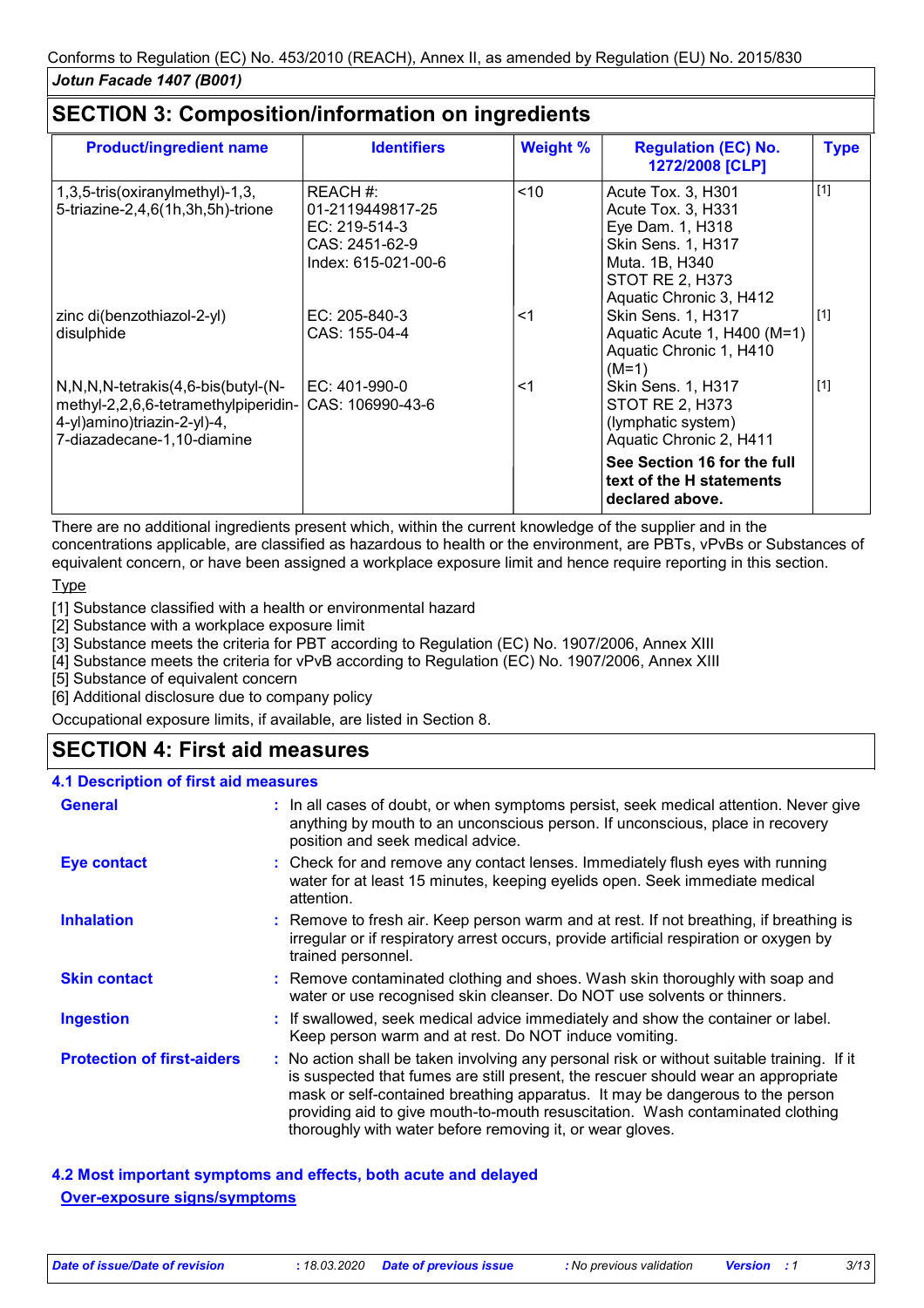# **SECTION 4: First aid measures**

| <b>Eye contact</b>         | : Adverse symptoms may include the following:<br>pain<br>watering<br>redness                                                                                             |
|----------------------------|--------------------------------------------------------------------------------------------------------------------------------------------------------------------------|
| <b>Inhalation</b>          | : No specific data.                                                                                                                                                      |
| <b>Skin contact</b>        | : Adverse symptoms may include the following:<br>pain or irritation<br>redness<br>blistering may occur                                                                   |
| <b>Ingestion</b>           | : Adverse symptoms may include the following:<br>stomach pains                                                                                                           |
|                            | 4.3 Indication of any immediate medical attention and special treatment needed                                                                                           |
| <b>Notes to physician</b>  | : In case of inhalation of decomposition products in a fire, symptoms may be delayed.<br>The exposed person may need to be kept under medical surveillance for 48 hours. |
| <b>Specific treatments</b> | : No specific treatment.                                                                                                                                                 |

See toxicological information (Section 11)

| <b>SECTION 5: Firefighting measures</b>                           |                                                                                                                              |  |
|-------------------------------------------------------------------|------------------------------------------------------------------------------------------------------------------------------|--|
| 5.1 Extinguishing media<br><b>Suitable extinguishing</b><br>media | : Recommended: alcohol-resistant foam, $CO2$ blanket, water spray or mist.                                                   |  |
| <b>Unsuitable extinguishing</b><br>media                          | : Do not use water jet.<br>Do not use inert gas under high pressure (e.g. CO2).                                              |  |
|                                                                   | 5.2 Special hazards arising from the substance or mixture                                                                    |  |
| <b>Hazards from the</b><br>substance or mixture                   | : Fire will produce dense black smoke. Exposure to decomposition products may<br>cause a health hazard.                      |  |
|                                                                   | Fine dust clouds may form explosive mixtures with air.                                                                       |  |
| <b>Hazardous combustion</b><br>products                           | : Decomposition products may include the following materials: carbon monoxide,<br>carbon dioxide, smoke, oxides of nitrogen. |  |
| <b>5.3 Advice for firefighters</b>                                |                                                                                                                              |  |
| <b>Special protective actions</b><br>for fire-fighters            | : Cool closed containers exposed to fire with water. Do not release runoff from fire to<br>drains or watercourses.           |  |
| <b>Special protective</b><br>equipment for fire-fighters          | : Appropriate breathing apparatus may be required.                                                                           |  |

### **SECTION 6: Accidental release measures**

|                                         | 6.1 Personal precautions, protective equipment and emergency procedures                                                                                                                                           |
|-----------------------------------------|-------------------------------------------------------------------------------------------------------------------------------------------------------------------------------------------------------------------|
| For non-emergency<br>personnel          | : Exclude sources of ignition and ventilate the area. Avoid breathing dust. Refer to<br>protective measures listed in sections 7 and 8.                                                                           |
| For emergency responders                | : If specialised clothing is required to deal with the spillage, take note of any<br>information in Section 8 on suitable and unsuitable materials. See also the<br>information in "For non-emergency personnel". |
| <b>6.2 Environmental</b><br>precautions | : Do not allow to enter drains or watercourses. If the product contaminates lakes,<br>rivers, or sewers, inform the appropriate authorities in accordance with local<br>regulations.                              |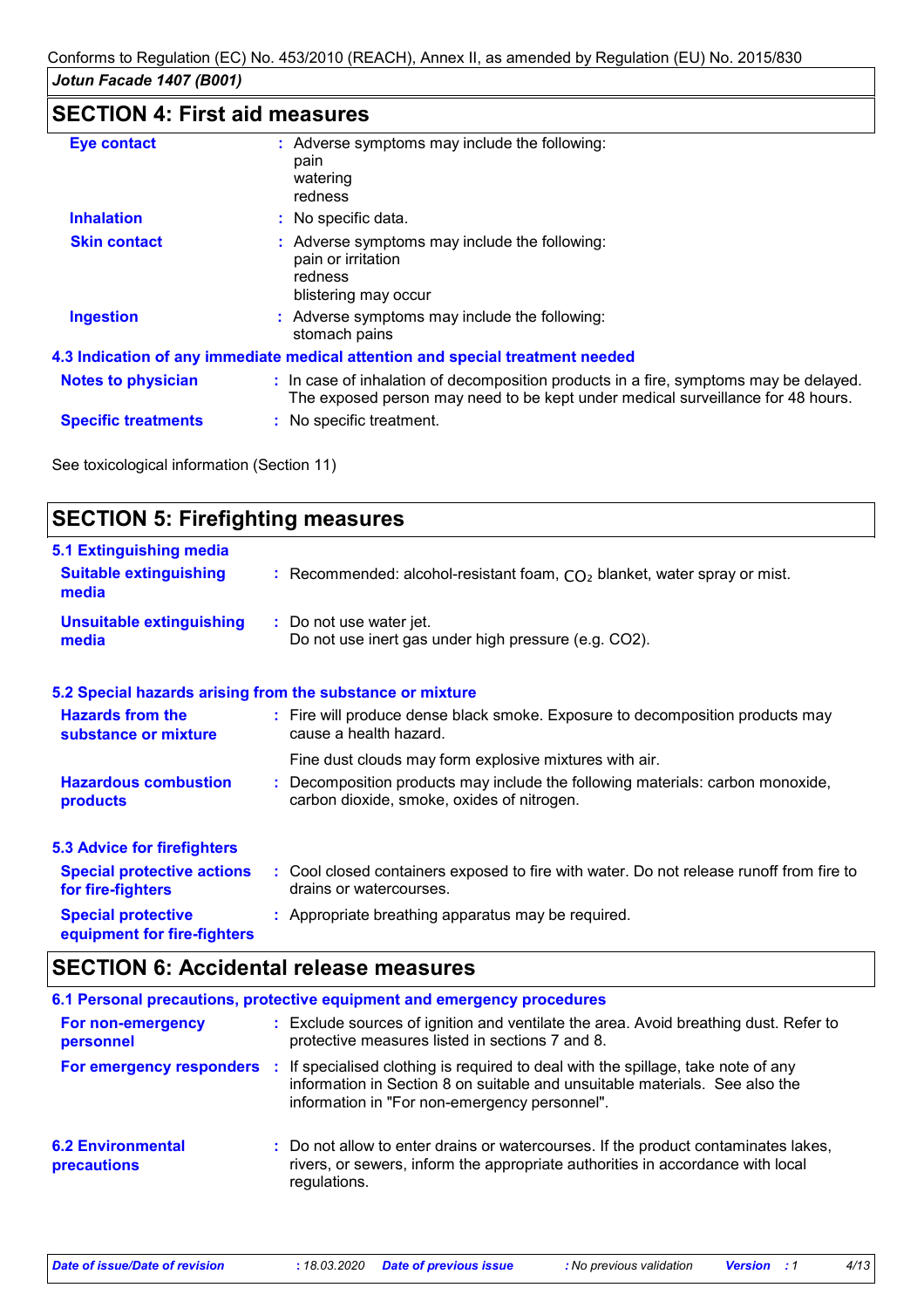### **SECTION 6: Accidental release measures**

| <b>6.3 Methods and material</b><br>for containment and<br>cleaning up | : Contain and collect spillage with an electrically protected vacuum cleaner or by wet-<br>brushing and place in container for disposal according to local regulations (see<br>section 13). Do not use a dry brush as dust clouds or static can be created. |
|-----------------------------------------------------------------------|-------------------------------------------------------------------------------------------------------------------------------------------------------------------------------------------------------------------------------------------------------------|
| 6.4 Reference to other<br><b>sections</b>                             | : See Section 1 for emergency contact information.<br>See Section 8 for information on appropriate personal protective equipment.                                                                                                                           |

See Section 13 for additional waste treatment information.

### **SECTION 7: Handling and storage**

The information in this section contains generic advice and guidance. The list of Identified Uses in Section 1 should be consulted for any available use-specific information provided in the Exposure Scenario(s).

#### **Advice should be taken from a competent occupational health practitioner on the assessment of employees with skin or respiratory complaints before the individual is exposed to the uncured product.**

#### **7.1 Precautions for safe handling**

Precautions should be taken to prevent the formation of dusts in concentrations above flammable, explosive or occupational exposure limits.

Electrical equipment and lighting should be protected to appropriate standards to prevent dust coming into contact with hot surfaces, sparks or other ignition sources.

Mixture may charge electrostatically: always use earthing leads when transferring from one container to another. Operators should wear antistatic footwear and clothing and floors should be of the conducting type.

Keep away from heat, sparks and flame.

Avoid contact with skin and eyes. Avoid the inhalation of dust, particulates, spray or mist arising from the application of this mixture. Avoid inhalation of dust from sanding.

Eating, drinking and smoking should be prohibited in areas where this material is handled, stored and processed. Put on appropriate personal protective equipment (see Section 8).

Always keep in containers made from the same material as the original one.

Comply with the health and safety at work laws.

Do not allow to enter drains or watercourses.

### **7.2 Conditions for safe storage, including any incompatibilities**

Store in accordance with local regulations.

#### **Additional information on storage conditions**

Observe label precautions. Store in a dry, cool and well-ventilated area. Keep away from heat and direct sunlight. Keep container tightly closed.

Keep away from sources of ignition. No smoking. Prevent unauthorised access. Containers that have been opened must be carefully resealed and kept upright to prevent leakage.

See Technical Data Sheet / packaging for further information.

### **7.3 Specific end use(s)**

: Not available. : Not available.

**Recommendations : Industrial sector specific : solutions**

### **SECTION 8: Exposure controls/personal protection**

The information in this section contains generic advice and guidance. Information is provided based on typical anticipated uses of the product. Additional measures might be required for bulk handling or other uses that could significantly increase worker exposure or environmental releases.

#### **8.1 Control parameters**

### **Occupational exposure limits**

No exposure limit value known. Dust Limit : 10 mg/m<sup>3</sup> (TWA of total inhalable dust) and 4 mg/m<sup>3</sup> (TWA of respirable)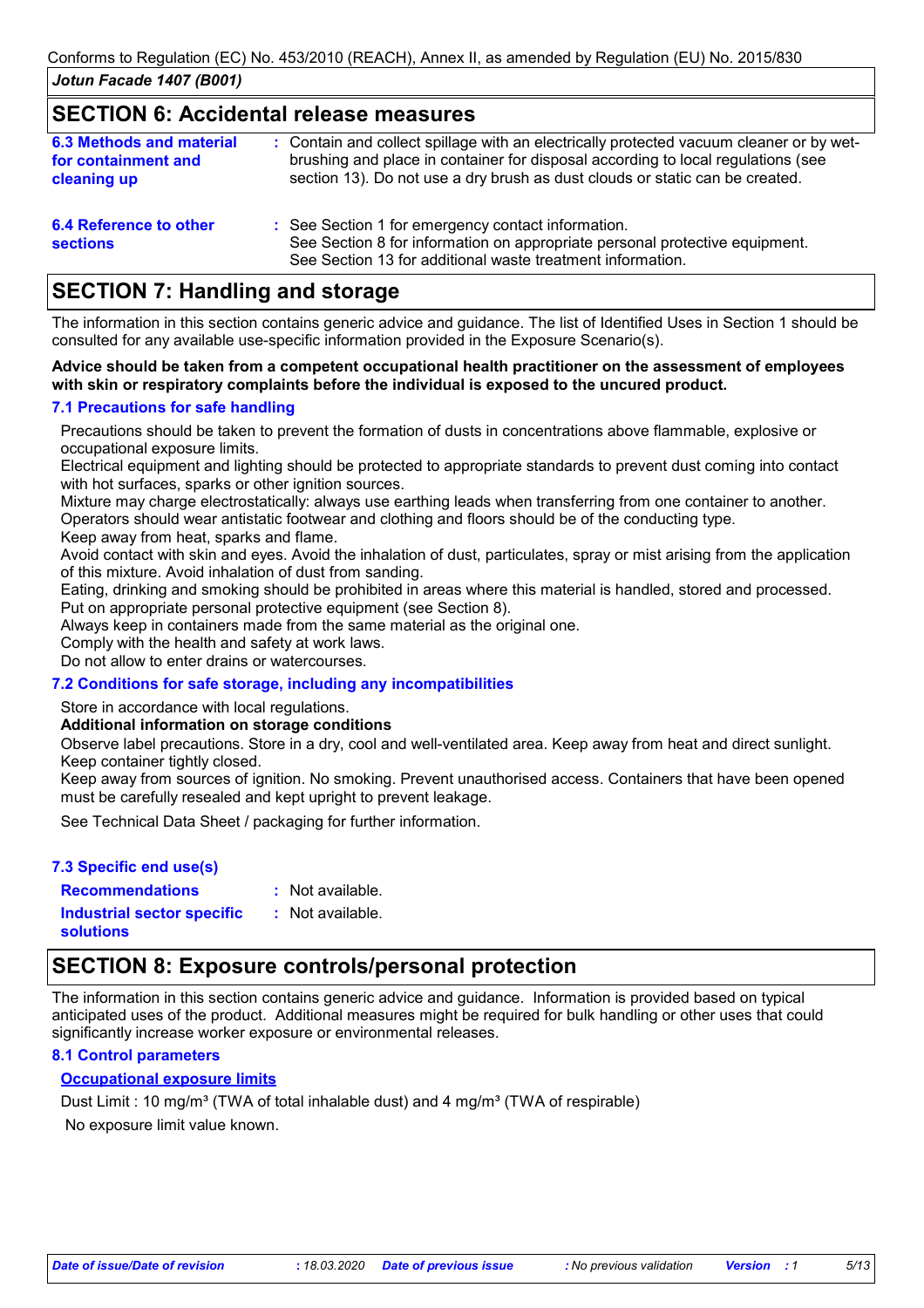### **SECTION 8: Exposure controls/personal protection**

| <b>Recommended monitoring</b><br>procedures | If this product contains ingredients with exposure limits, personal, workplace<br>atmosphere or biological monitoring may be required to determine the effectiveness<br>of the ventilation or other control measures and/or the necessity to use respiratory<br>protective equipment. Reference should be made to monitoring standards, such as<br>the following: European Standard EN 689 (Workplace atmospheres - Guidance for<br>the assessment of exposure by inhalation to chemical agents for comparison with<br>limit values and measurement strategy) European Standard EN 14042 (Workplace<br>atmospheres - Guide for the application and use of procedures for the assessment<br>of exposure to chemical and biological agents) European Standard EN 482<br>(Workplace atmospheres - General requirements for the performance of procedures<br>for the measurement of chemical agents) Reference to national guidance<br>documents for methods for the determination of hazardous substances will also be<br>required. |
|---------------------------------------------|----------------------------------------------------------------------------------------------------------------------------------------------------------------------------------------------------------------------------------------------------------------------------------------------------------------------------------------------------------------------------------------------------------------------------------------------------------------------------------------------------------------------------------------------------------------------------------------------------------------------------------------------------------------------------------------------------------------------------------------------------------------------------------------------------------------------------------------------------------------------------------------------------------------------------------------------------------------------------------------------------------------------------------|
|---------------------------------------------|----------------------------------------------------------------------------------------------------------------------------------------------------------------------------------------------------------------------------------------------------------------------------------------------------------------------------------------------------------------------------------------------------------------------------------------------------------------------------------------------------------------------------------------------------------------------------------------------------------------------------------------------------------------------------------------------------------------------------------------------------------------------------------------------------------------------------------------------------------------------------------------------------------------------------------------------------------------------------------------------------------------------------------|

#### **DNELs/DMELs**

No DNELs/DMELs available.

#### **PNECs**

No PNECs available

| <b>8.2 Exposure controls</b>               |                                                                                                                                                                                                                                                                                                                                                                                                                                                                                                                                                                                                                                                                                                                                                                                                                                                                                                                                                                                                                                                                                                                                                          |
|--------------------------------------------|----------------------------------------------------------------------------------------------------------------------------------------------------------------------------------------------------------------------------------------------------------------------------------------------------------------------------------------------------------------------------------------------------------------------------------------------------------------------------------------------------------------------------------------------------------------------------------------------------------------------------------------------------------------------------------------------------------------------------------------------------------------------------------------------------------------------------------------------------------------------------------------------------------------------------------------------------------------------------------------------------------------------------------------------------------------------------------------------------------------------------------------------------------|
| <b>Appropriate engineering</b><br>controls | : Avoid breathing dust. Where reasonably practicable, this should be achieved by the<br>use of local exhaust ventilation and good general extraction. If these are not<br>sufficient to maintain exposure to dusts below the OEL, suitable respiratory<br>protection must be worn.                                                                                                                                                                                                                                                                                                                                                                                                                                                                                                                                                                                                                                                                                                                                                                                                                                                                       |
| <b>Individual protection measures</b>      |                                                                                                                                                                                                                                                                                                                                                                                                                                                                                                                                                                                                                                                                                                                                                                                                                                                                                                                                                                                                                                                                                                                                                          |
| <b>Hygiene measures</b>                    | : Wash hands, forearms and face thoroughly after handling chemical products, before<br>eating, smoking and using the lavatory and at the end of the working period.<br>Appropriate techniques should be used to remove potentially contaminated clothing.<br>Contaminated work clothing should not be allowed out of the workplace. Wash<br>contaminated clothing before reusing. Ensure that eyewash stations and safety<br>showers are close to the workstation location.                                                                                                                                                                                                                                                                                                                                                                                                                                                                                                                                                                                                                                                                              |
| <b>Eye/face protection</b>                 | : Safety eyewear complying to EN 166 should be used when a risk assessment<br>indicates this is necessary to avoid exposure to liquid splashes, mists, gases or<br>dusts. If contact is possible, the following protection should be worn, unless the<br>assessment indicates a higher degree of protection: chemical splash goggles and/<br>or face shield. If inhalation hazards exist, a full-face respirator may be required<br>instead.                                                                                                                                                                                                                                                                                                                                                                                                                                                                                                                                                                                                                                                                                                             |
| <b>Skin protection</b>                     |                                                                                                                                                                                                                                                                                                                                                                                                                                                                                                                                                                                                                                                                                                                                                                                                                                                                                                                                                                                                                                                                                                                                                          |
| <b>Gloves</b>                              | : There is no one glove material or combination of materials that will give unlimited<br>resistance to any individual or combination of chemicals.<br>The breakthrough time must be greater than the end use time of the product.<br>The instructions and information provided by the glove manufacturer on use,<br>storage, maintenance and replacement must be followed.<br>Gloves should be replaced regularly and if there is any sign of damage to the glove<br>material.<br>Always ensure that gloves are free from defects and that they are stored and used<br>correctly.<br>The performance or effectiveness of the glove may be reduced by physical/chemical<br>damage and poor maintenance.<br>Barrier creams may help to protect the exposed areas of the skin but should not be<br>applied once exposure has occurred.<br>Wear suitable gloves tested to EN374.<br>May be used, gloves(breakthrough time) 4 - 8 hours: nitrile rubber, neoprene,<br>polyvinyl alcohol (PVA)<br>For right choice of glove materials, with focus on chemical resistance and time of<br>penetration, seek advice by the supplier of chemical resistant gloves. |
|                                            |                                                                                                                                                                                                                                                                                                                                                                                                                                                                                                                                                                                                                                                                                                                                                                                                                                                                                                                                                                                                                                                                                                                                                          |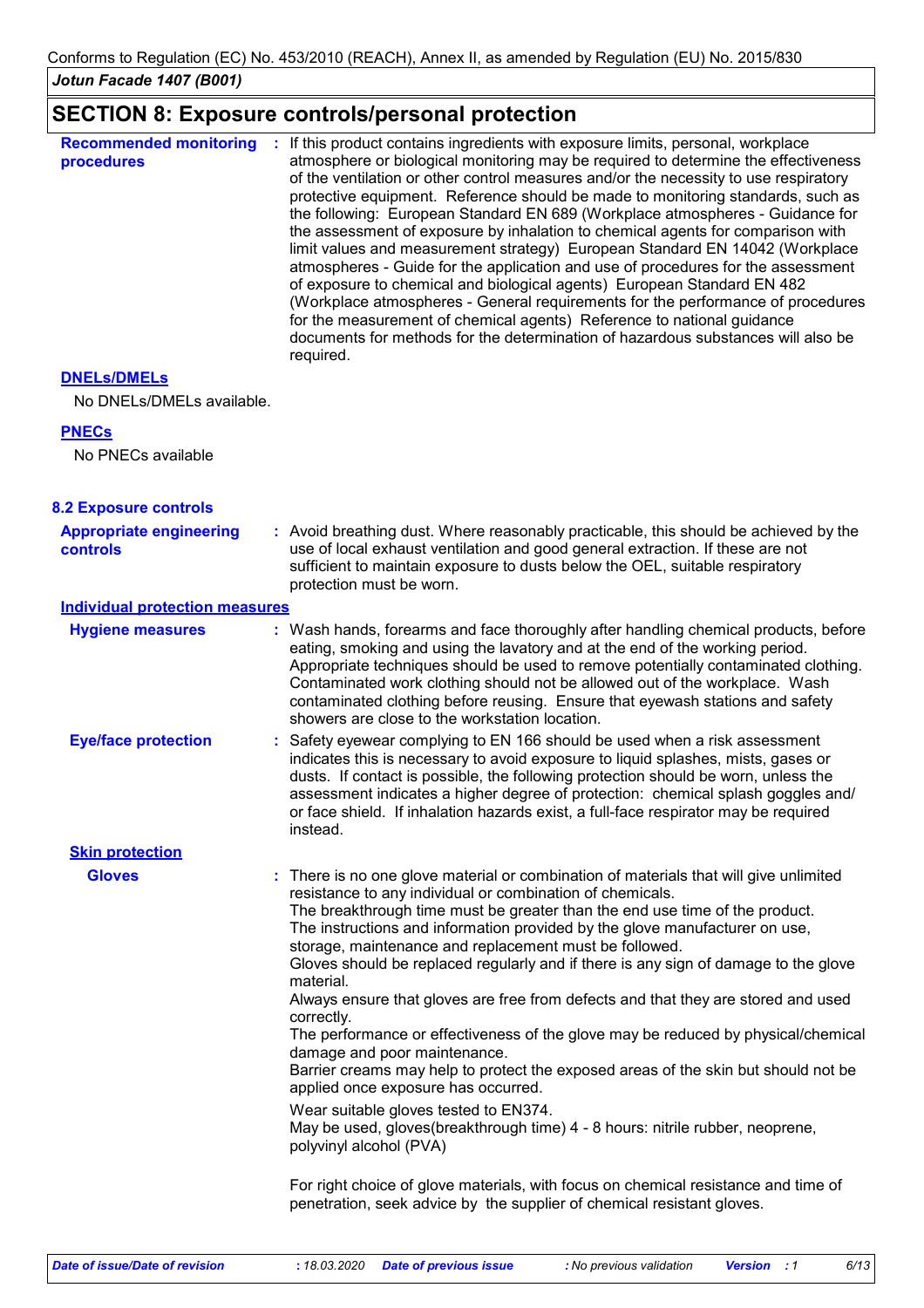### **SECTION 8: Exposure controls/personal protection**

|                                                  | The user must check that the final choice of type of glove selected for handling this<br>product is the most appropriate and takes into account the particular conditions of<br>use, as included in the user's risk assessment.                  |
|--------------------------------------------------|--------------------------------------------------------------------------------------------------------------------------------------------------------------------------------------------------------------------------------------------------|
| <b>Body protection</b>                           | : Personnel should wear protective clothing. Care should be taken in the selection of<br>protective clothing to ensure that inflammation and irritation of the skin at the neck<br>and wrists through contact with the powder are avoided.       |
| <b>Other skin protection</b>                     | : Appropriate footwear and any additional skin protection measures should be<br>selected based on the task being performed and the risks involved and should be<br>approved by a specialist before handling this product.                        |
| <b>Respiratory protection</b>                    | : If workers are exposed to concentrations above the exposure limit, they must use a<br>respirator according to EN 140. If dust is generated and ventilation is inadequate,<br>use respirator that will protect against dust/mist. (FFP2 / N95). |
| <b>Environmental exposure</b><br><b>controls</b> | : Do not allow to enter drains or watercourses.                                                                                                                                                                                                  |

# **SECTION 9: Physical and chemical properties**

| 9.1 Information on basic physical and chemical properties   |                                                                       |
|-------------------------------------------------------------|-----------------------------------------------------------------------|
| <b>Appearance</b>                                           |                                                                       |
| <b>Physical state</b>                                       | : Solid. Powder.                                                      |
| <b>Colour</b>                                               | : Various                                                             |
| <b>Odour</b>                                                | Odourless.                                                            |
| <b>Odour threshold</b>                                      | : Not applicable.                                                     |
| pH                                                          | : Not applicable.                                                     |
| <b>Melting point (dust)</b>                                 | $: 85 - 115 °C$                                                       |
| Initial boiling point and<br>boiling range                  | : Not applicable.                                                     |
| <b>Flash point</b>                                          | : Not applicable.                                                     |
| <b>Evaporation rate</b>                                     | : Not applicable.                                                     |
| <b>Flammability (solid, gas)</b>                            | : Fine dust clouds may form explosive mixtures with air.              |
| <b>Lower explosion limit (dust)</b>                         | : $30$ g/m <sup>3</sup> (EN 14034-3)                                  |
| Minimum ignition energy (mJ)                                | $: 10 - 30$ (EN 13821)                                                |
| <b>Vapour pressure</b>                                      | : Not applicable.                                                     |
| <b>Vapour density</b>                                       | : Not applicable.                                                     |
| <b>Density</b>                                              | : 1.2 to 1.9 g/cm <sup>3</sup>                                        |
| <b>Solubility(ies)</b>                                      | Insoluble in the following materials: cold water and hot water.<br>t. |
| Partition coefficient: n-octanol/: Not applicable.<br>water |                                                                       |
| <b>Auto-ignition temperature</b>                            | $:$ >450°C                                                            |
| <b>Decomposition temperature</b>                            | $: >230^{\circ}C$                                                     |
| <b>Viscosity</b>                                            | : Not applicable.                                                     |

#### **9.2 Other information**

No additional information.

| <b>SECTION 10: Stability and reactivity</b> |                                                                                                            |  |
|---------------------------------------------|------------------------------------------------------------------------------------------------------------|--|
| <b>10.1 Reactivity</b>                      | : Fine dust clouds may form explosive mixtures with air.                                                   |  |
| <b>10.2 Chemical stability</b>              | : Stable under recommended storage and handling conditions (see Section 7).                                |  |
| 10.3 Possibility of<br>hazardous reactions  | : Under normal conditions of storage and use, hazardous reactions will not occur.                          |  |
| <b>10.4 Conditions to avoid</b>             | : Avoid the creation of dust when handling and avoid all possible sources of ignition<br>(spark or flame). |  |
| Date of issue/Date of revision              | 7/13<br><b>Date of previous issue</b><br>: No previous validation<br>: 18.03.2020<br><b>Version</b>        |  |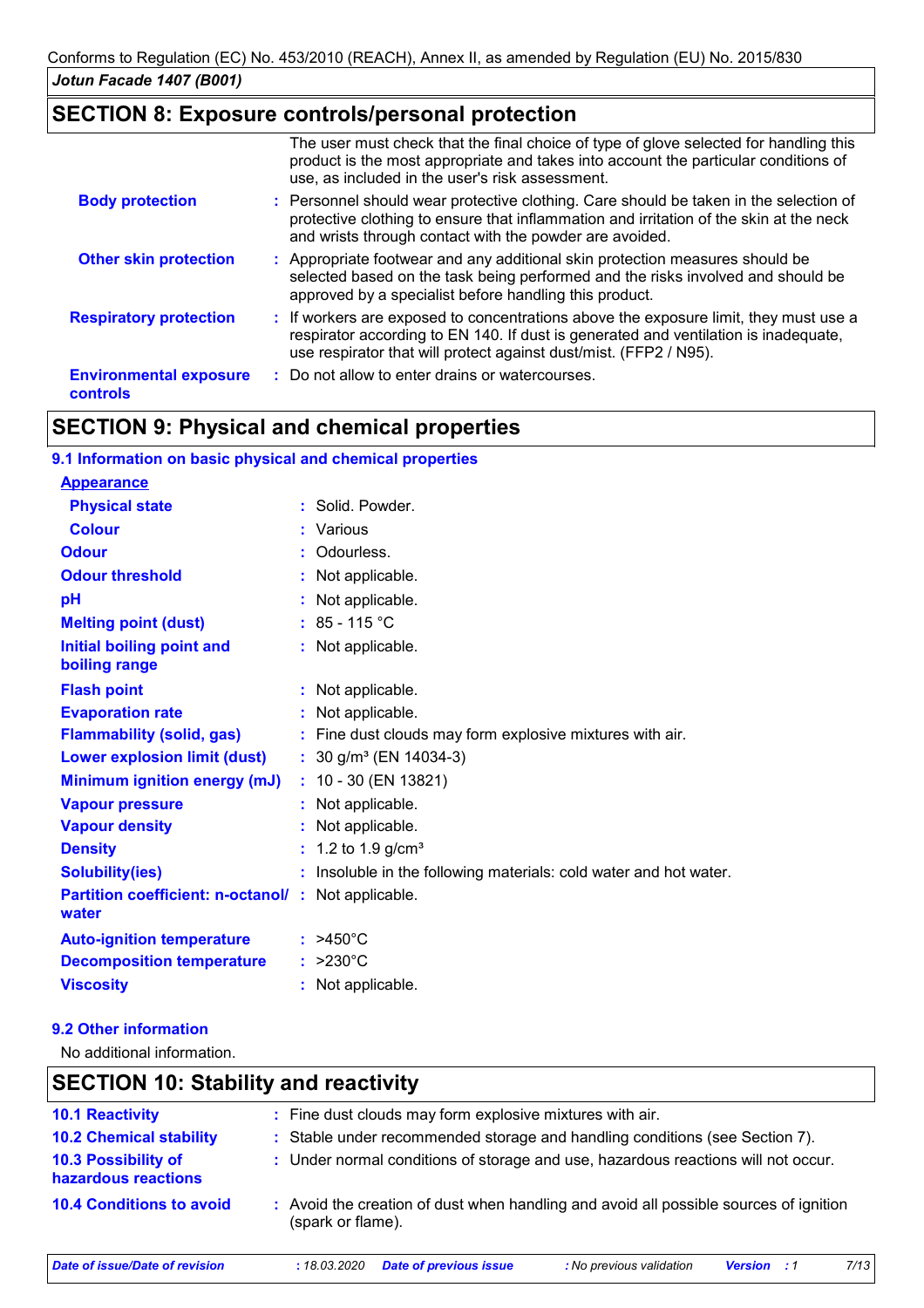### **SECTION 10: Stability and reactivity**

Take precautionary measures against electrostatic discharges.

To avoid fire or explosion, dissipate static electricity during transfer by earthing and bonding containers and equipment before transferring material.

Prevent dust accumulation.

: Not applicable.

**10.6 Hazardous decomposition products 10.5 Incompatible materials :**

**:** Decomposition products may include the following materials: carbon monoxide, carbon dioxide, smoke, oxides of nitrogen.

## **SECTION 11: Toxicological information**

#### **11.1 Information on toxicological effects**

#### **Acute toxicity**

| <b>Product/ingredient name</b>                                                  | <b>Result</b> | <b>Species</b> | <b>Dose</b>       | <b>Exposure</b> |
|---------------------------------------------------------------------------------|---------------|----------------|-------------------|-----------------|
| $1,3,5$ -tris(oxiranylmethyl)-1,<br>$ 3,5$ -triazine-2,4,6(1h,3h,5h)-<br>trione | ILD50 Oral    | Rat            | 138 mg/kg         |                 |
| zinc di(benzothiazol-2-yl)<br>l disulphide                                      | ILD50 Oral    | Rat            | $\vert$ 540 mg/kg |                 |

#### **Acute toxicity estimates**

| <b>ATE value</b><br><b>Route</b> |              |
|----------------------------------|--------------|
| <b>Oral</b>                      | 1831.1 mg/kg |
| Inhalation (vapours)             | 54.93 mg/l   |

#### **Irritation/Corrosion**

| <b>Product/ingredient name</b>                                                                  | <b>Result</b>   | <b>Species</b>                     | <b>Score</b> | <b>Exposure</b>   | <b>Observation</b> |
|-------------------------------------------------------------------------------------------------|-----------------|------------------------------------|--------------|-------------------|--------------------|
| 1,3,5-tris(oxiranylmethyl)-1,3, Eyes - Severe irritant<br>5-triazine-2,4,6(1h,3h,5h)-<br>trione |                 | Rabbit                             |              | 100<br>milligrams |                    |
|                                                                                                 | Eyes - Irritant | Mammal -<br>species<br>unspecified |              |                   |                    |

#### **Sensitisation**

| <b>Product/ingredient name</b>                                                                                                                      | <b>Route of</b><br>exposure | <b>Species</b>                  | <b>Result</b> |
|-----------------------------------------------------------------------------------------------------------------------------------------------------|-----------------------------|---------------------------------|---------------|
| $1,3,5$ -tris(oxiranylmethyl)-1,3, skin<br>5-triazine-2,4,6(1h,3h,5h)-<br>l trione                                                                  |                             | Mammal - species<br>unspecified | Sensitising   |
| zinc di(benzothiazol-2-yl)<br>disulphide                                                                                                            | skin                        | Mammal - species<br>unspecified | Sensitising   |
| N,N,N,N-tetrakis(4,6-bis<br>$\vert$ (butyl-(N-methyl-2,2,6,<br>6-tetramethylpiperidin-4-yl)<br>amino)triazin-2-yl)-4,<br>7-diazadecane-1,10-diamine | skin                        | Mammal - species<br>unspecified | Sensitising   |

#### **Mutagenicity**

May cause genetic defects.

#### **Carcinogenicity**

No known significant effects or critical hazards.

#### **Reproductive toxicity**

- **Developmental effects :**
- : No known significant effects or critical hazards.
- **Fertility effects :**
- : No known significant effects or critical hazards.

### **Specific target organ toxicity (single exposure)**

Based on available data, the classification criteria are not met.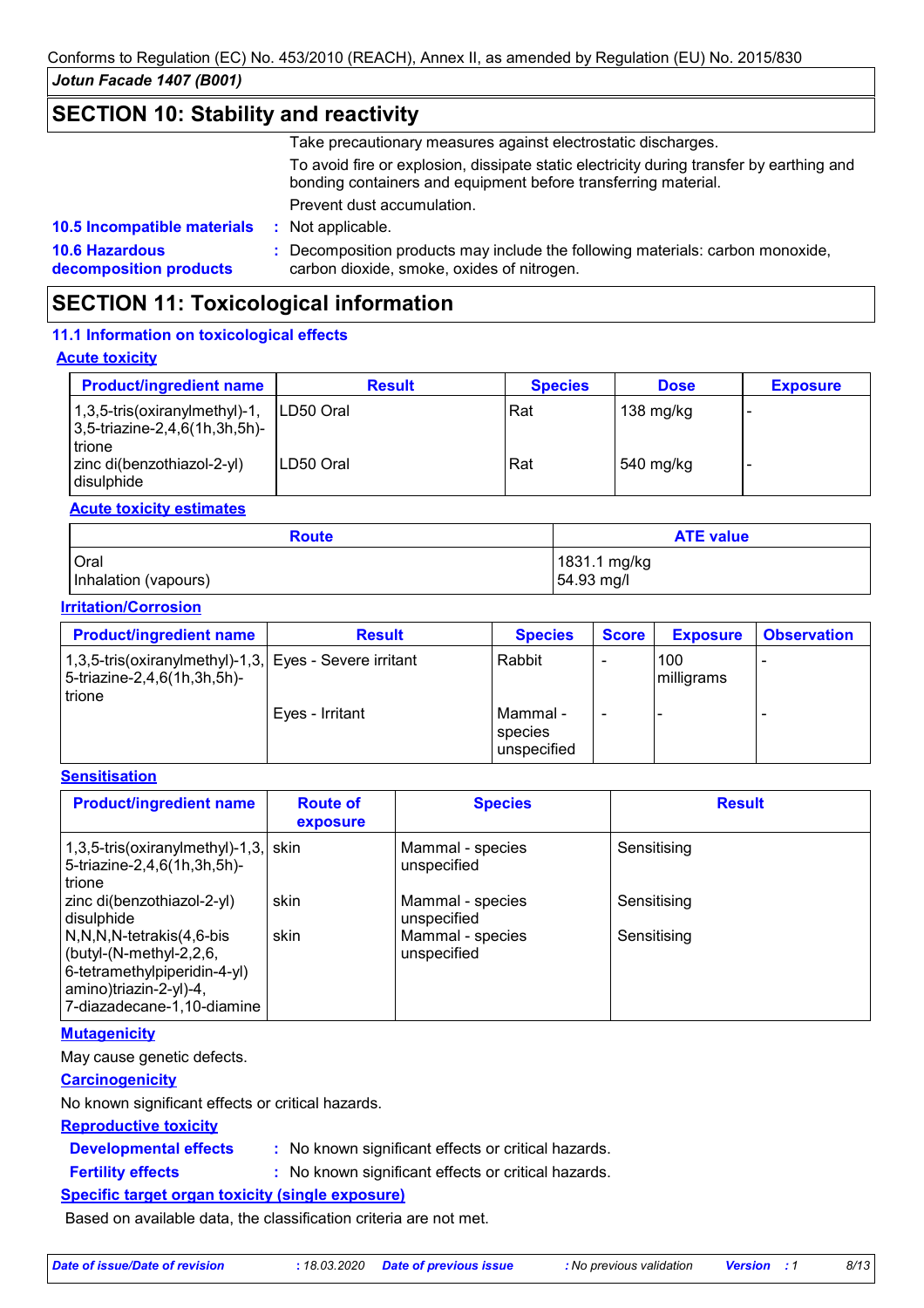### **SECTION 11: Toxicological information**

**Specific target organ toxicity (repeated exposure)**

| <b>Product/ingredient name</b>                                                                                                                                                                                                   | <b>Category</b>          | <b>Route of</b><br>exposure      | <b>Target organs</b>                 |
|----------------------------------------------------------------------------------------------------------------------------------------------------------------------------------------------------------------------------------|--------------------------|----------------------------------|--------------------------------------|
| 1,3,5-tris(oxiranylmethyl)-1,3,5-triazine-2,4,6(1h,3h,5h)-<br>trione<br>$\sqrt{N,N,N}$ -tetrakis $(4,6$ -bis $\frac{N-1}{N}$ -methyl-2,2,6,<br> 6-tetramethylpiperidin-4-yl)amino)triazin-2-yl)-4,<br>7-diazadecane-1,10-diamine | Category 2<br>Category 2 | Not determined<br>Not determined | l Not determined<br>lymphatic system |

#### **Aspiration hazard**

Based on available data, the classification criteria are not met.

| <b>Other information</b> | : None identified. |
|--------------------------|--------------------|
|                          |                    |

### **SECTION 12: Ecological information**

#### **12.1 Toxicity**

There are no data available on the mixture itself.

Coating powder residues should not be allowed to enter drains or watercourses or be deposited where they could affect ground or surface waters.

The mixture has been assessed following the summation method of the CLP Regulation (EC) No 1272/2008 and is classified for eco-toxicological properties accordingly. See Sections 2 and 3 for details.

This material is harmful to aquatic life with long lasting effects.

#### **12.2 Persistence and degradability**

Not available.

#### **12.3 Bioaccumulative potential**

| <b>Product/ingredient name</b>                                                                                                                  | $\mathsf{LogP}_\mathsf{ow}$ | <b>BCF</b> | <b>Potential</b> |
|-------------------------------------------------------------------------------------------------------------------------------------------------|-----------------------------|------------|------------------|
| 1,3,5-tris(oxiranylmethyl)-1,3, $\sim$ -0.8<br>5-triazine-2,4,6(1h,3h,5h)-<br>trione                                                            |                             |            | i low            |
| zinc di(benzothiazol-2-yl)<br>disulphide                                                                                                        | 5.02                        | <8         | low              |
| N,N,N,N-tetrakis(4,6-bis<br>(butyl- $(N$ -methyl-2,2,6,<br>6-tetramethylpiperidin-4-yl)<br>amino)triazin-2-yl)-4,<br>7-diazadecane-1,10-diamine | $-0.94$                     |            | <b>low</b>       |

| : Not available.                        |
|-----------------------------------------|
| : Not available :                       |
| 12.5 Results of PBT and vPvB assessment |
| : Not applicable.                       |
| : Not applicable.                       |
|                                         |

**12.6 Other adverse effects** : No known significant effects or critical hazards.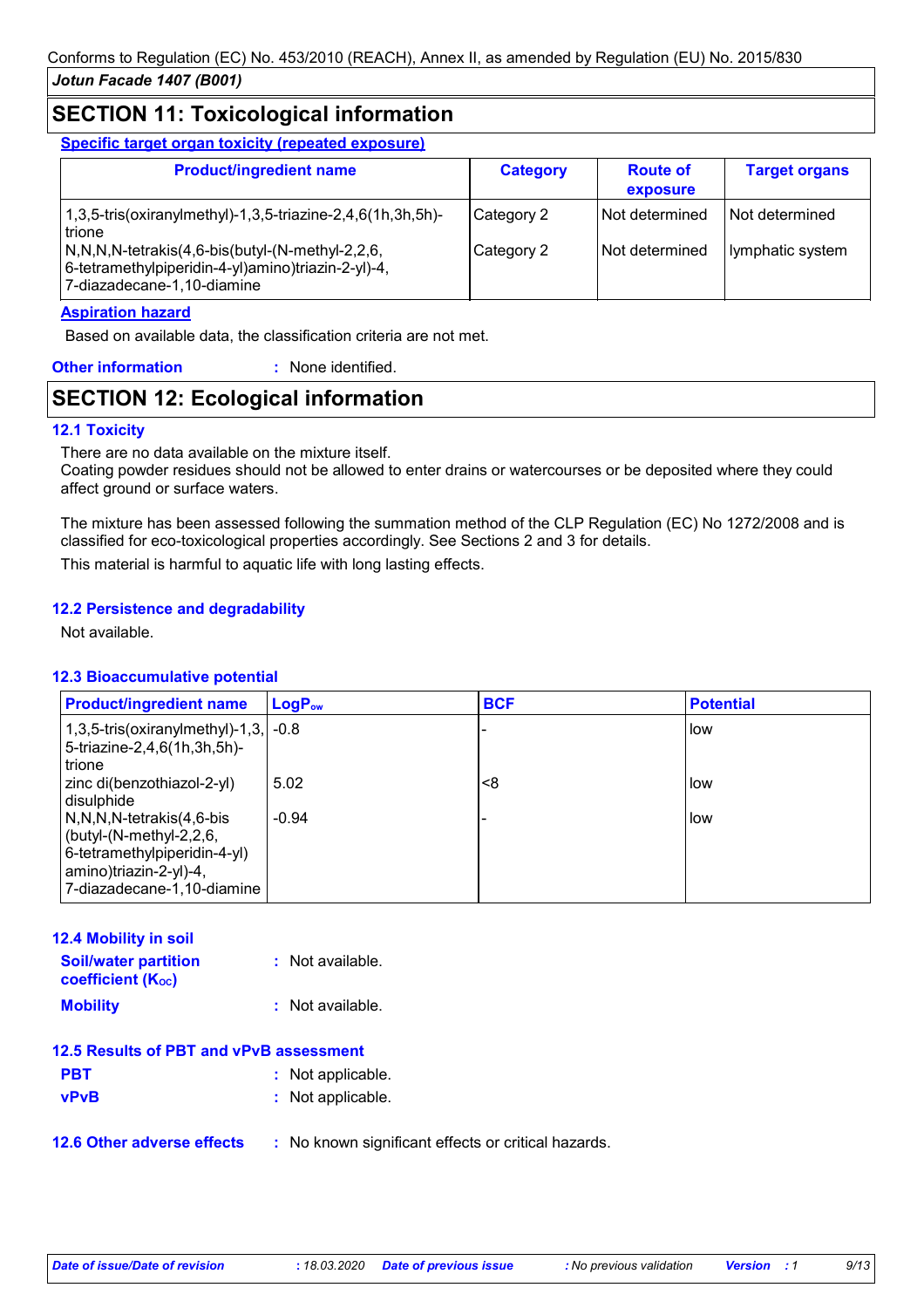### **SECTION 13: Disposal considerations**

The information in this section contains generic advice and guidance. The list of Identified Uses in Section 1 should be consulted for any available use-specific information provided in the Exposure Scenario(s).

#### **13.1 Waste treatment methods**

| <b>Product</b>                           |                                                                                                                                                                                                                                                                                                                                                                                                                                                                                                                                                    |
|------------------------------------------|----------------------------------------------------------------------------------------------------------------------------------------------------------------------------------------------------------------------------------------------------------------------------------------------------------------------------------------------------------------------------------------------------------------------------------------------------------------------------------------------------------------------------------------------------|
| <b>Methods of disposal</b>               | The generation of waste should be avoided or minimised wherever possible.<br>Disposal of this product, solutions and any by-products should at all times comply<br>with the requirements of environmental protection and waste disposal legislation<br>and any regional local authority requirements. Dispose of surplus and non-<br>recyclable products via a licensed waste disposal contractor. Waste should not be<br>disposed of untreated to the sewer unless fully compliant with the requirements of<br>all authorities with jurisdiction. |
| <b>Hazardous waste</b>                   | : Yes.                                                                                                                                                                                                                                                                                                                                                                                                                                                                                                                                             |
| <b>Disposal considerations</b>           | Do not allow to enter drains or watercourses.<br>÷.<br>Dispose of according to all federal, state and local applicable regulations.<br>If this product is mixed with other wastes, the original waste product code may no<br>longer apply and the appropriate code should be assigned.<br>For further information, contact your local waste authority.                                                                                                                                                                                             |
| <b>European waste</b><br>catalogue (EWC) | : 08 01 11* Waste paint and varnish containing organic solvents or other dangerous<br>substances                                                                                                                                                                                                                                                                                                                                                                                                                                                   |
| <b>Packaging</b>                         |                                                                                                                                                                                                                                                                                                                                                                                                                                                                                                                                                    |
| <b>Methods of disposal</b>               | The generation of waste should be avoided or minimised wherever possible. Waste<br>packaging should be recycled. Incineration or landfill should only be considered<br>when recycling is not feasible.                                                                                                                                                                                                                                                                                                                                             |
| <b>Disposal considerations</b>           | Using information provided in this safety data sheet, advice should be obtained from<br>÷.<br>the relevant waste authority on the classification of empty containers.<br>Empty containers must be scrapped or reconditioned.<br>Dispose of containers contaminated by the product in accordance with local or<br>national legal provisions.                                                                                                                                                                                                        |
| <b>Type of packaging</b>                 | European waste catalogue (EWC)                                                                                                                                                                                                                                                                                                                                                                                                                                                                                                                     |
| <b>CEPE Paint Guidelines</b>             | 15 01 10*<br>packaging containing residues of or contaminated by<br>hazardous substances                                                                                                                                                                                                                                                                                                                                                                                                                                                           |
| <b>Special precautions</b>               | This material and its container must be disposed of in a safe way. Care should be<br>taken when handling emptied containers that have not been cleaned or rinsed out.<br>Empty containers or liners may retain some product residues. Avoid dispersal of<br>spilt material and runoff and contact with soil, waterways, drains and sewers.                                                                                                                                                                                                         |

# **SECTION 14: Transport information**

|                                           | <b>ADR/RID</b>           | <b>ADN</b>     | <b>IMDG</b>    | <b>IATA</b>    |
|-------------------------------------------|--------------------------|----------------|----------------|----------------|
| 14.1 UN number                            | Not regulated.           | Not regulated. | Not regulated. | Not regulated. |
| 14.2 UN proper<br>shipping name           | $\overline{\phantom{a}}$ |                |                |                |
| <b>14.3 Transport</b><br>hazard class(es) | $\overline{\phantom{0}}$ |                |                |                |
| <b>14.4 Packing</b><br>group              |                          |                |                |                |
| 14.5<br><b>Environmental</b><br>hazards   | No.                      | No.            | No.            | No.            |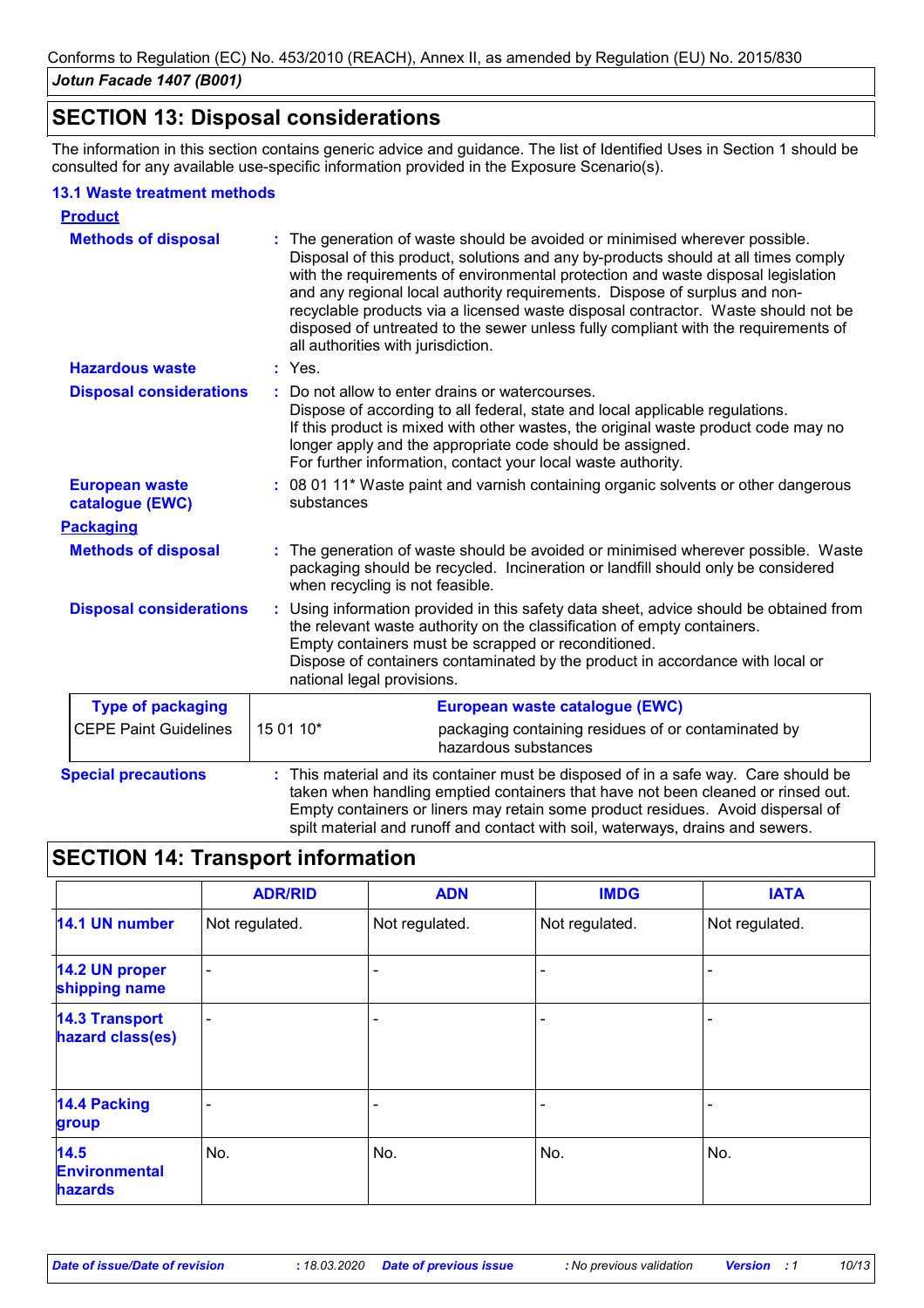*Jotun Facade 1407 (B001)* Conforms to Regulation (EC) No. 453/2010 (REACH), Annex II, as amended by Regulation (EU) No. 2015/830

# **SECTION 14: Transport information**

|      | 14.6 Special precautions for : Transport within user's premises: always transport in closed containers that are |
|------|-----------------------------------------------------------------------------------------------------------------|
| user | upright and secure. Ensure that persons transporting the product know what to do in                             |
|      | the event of an accident or spillage.                                                                           |

**14.7 Transport in bulk according to Annex II of Marpol and the IBC Code** **:** Not applicable.

### **SECTION 15: Regulatory information**

**15.1 Safety, health and environmental regulations/legislation specific for the substance or mixture EU Regulation (EC) No. 1907/2006 (REACH)**

#### **Annex XIV - List of substances subject to authorisation**

#### **Annex XIV**

None of the components are listed.

**Substances of very high concern**

| <b>Ingredient name</b>                                                                 | <b>Intrinsic property</b> | <b>Status</b> | Reference<br>number | Date of<br>revision |
|----------------------------------------------------------------------------------------|---------------------------|---------------|---------------------|---------------------|
| $(1,3,5\text{-}Tris(oxiran-2\text{-}vImethyl)-1,3)$<br>5-triazinane-2,4,6-trione; TGIC | Mutagen                   | Candidate     | ED/87/2012          | 18.06.2012          |

**Annex XVII - Restrictions** : Restricted to professional users.

#### **on the manufacture, placing on the market**

**and use of certain** 

**dangerous substances,**

#### **mixtures and articles**

#### **Other EU regulations**

| <b>VOC</b>                                     | : Not available.  |
|------------------------------------------------|-------------------|
| <b>VOC for Ready-for-Use</b><br><b>Mixture</b> | : Not applicable. |
| <b>Europe inventory</b>                        | : Not determined. |

**Ozone depleting substances (1005/2009/EU)** Not listed.

**Prior Informed Consent (PIC) (649/2012/EU)** Not listed.

#### **Seveso Directive**

This product is not controlled under the Seveso Directive.

#### **National regulations**

**Industrial use <b>:** The information contained in this safety data sheet does not constitute the user's own assessment of workplace risks, as required by other health and safety legislation. The provisions of the national health and safety at work regulations apply to the use of this product at work.

**International regulations**

| <b>Chemical Weapon Convention List Schedules I, II &amp; III Chemicals</b> |
|----------------------------------------------------------------------------|
|                                                                            |

Not listed.

**Montreal Protocol (Annexes A, B, C, E)**

Not listed.

### **Stockholm Convention on Persistent Organic Pollutants**

Not listed.

**Rotterdam Convention on Prior Informed Consent (PIC)**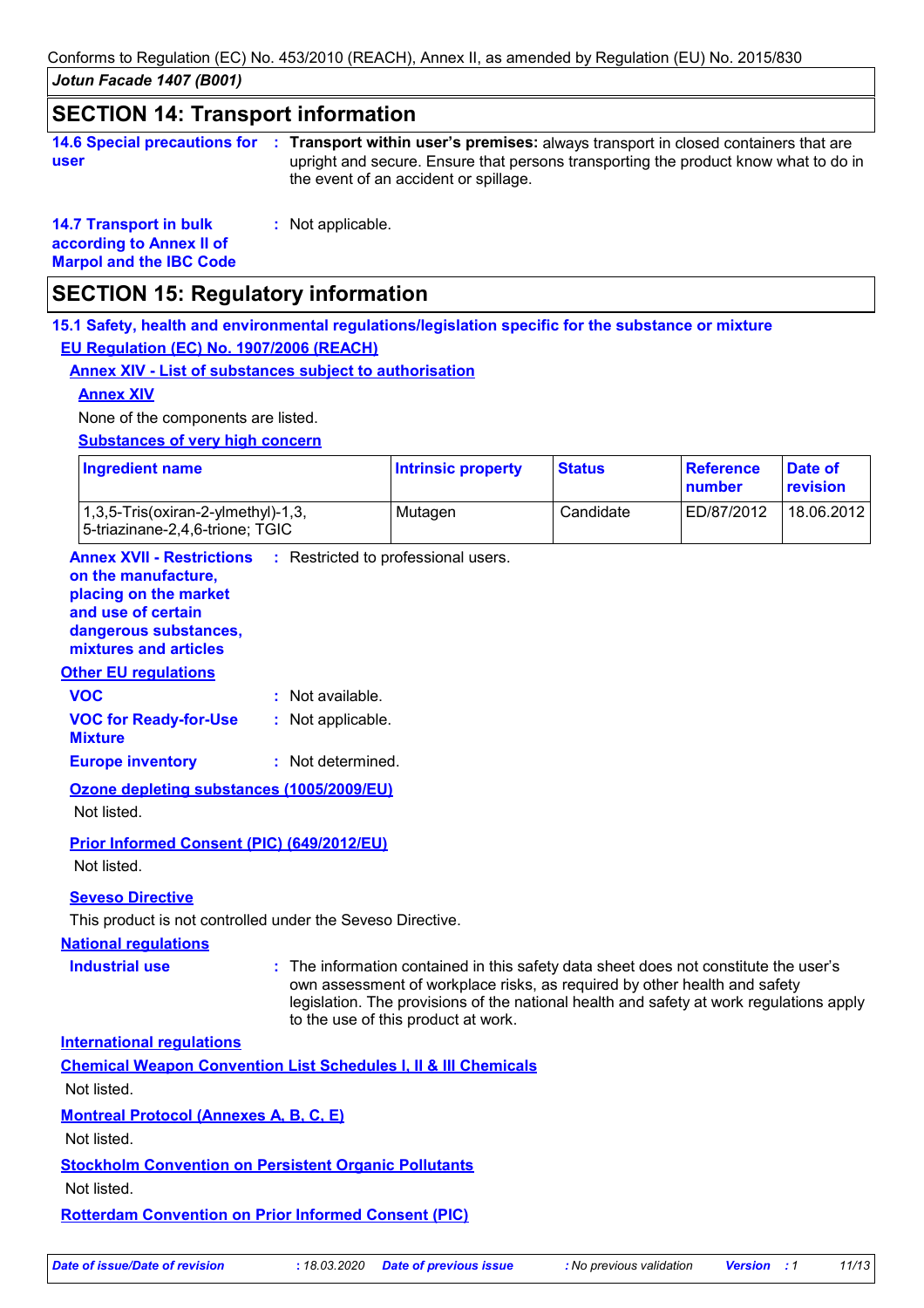### **SECTION 15: Regulatory information**

Not listed.

#### **UNECE Aarhus Protocol on POPs and Heavy Metals**

Not listed.

| <b>15.2 Chemical safety</b> | : Not applicable. |
|-----------------------------|-------------------|
| assessment                  |                   |

### **SECTION 16: Other information**

 $\nabla$  Indicates information that has changed from previously issued version.

| <b>Abbreviations and</b><br>acronyms | $\therefore$ ATE = Acute Toxicity Estimate<br>CLP = Classification, Labelling and Packaging Regulation [Regulation (EC) No.<br>1272/2008] |
|--------------------------------------|-------------------------------------------------------------------------------------------------------------------------------------------|
|                                      | DMEL = Derived Minimal Effect Level                                                                                                       |
|                                      | DNEL = Derived No Effect Level                                                                                                            |
|                                      | EUH statement = CLP-specific Hazard statement                                                                                             |
|                                      | PBT = Persistent, Bioaccumulative and Toxic                                                                                               |
|                                      | PNEC = Predicted No Effect Concentration                                                                                                  |
|                                      | <b>RRN = REACH Registration Number</b>                                                                                                    |
|                                      | vPvB = Very Persistent and Very Bioaccumulative                                                                                           |

#### **Procedure used to derive the classification according to Regulation (EC) No. 1272/2008 [CLP/GHS]**

| <b>Classification</b>   | <b>Justification</b> |
|-------------------------|----------------------|
| Acute Tox. 4, H302      | Calculation method   |
| Eye Dam. 1, H318        | Calculation method   |
| l Skin Sens. 1. H317    | Calculation method   |
| Muta. 1B, H340          | Calculation method   |
| Aquatic Chronic 3, H412 | Calculation method   |

#### **Full text of abbreviated H statements**

| H <sub>301</sub> | Toxic if swallowed.                                      |
|------------------|----------------------------------------------------------|
| H302             | Harmful if swallowed.                                    |
| H317             | May cause an allergic skin reaction.                     |
| H318             | Causes serious eye damage.                               |
| H <sub>331</sub> | Toxic if inhaled.                                        |
| H340             | May cause genetic defects.                               |
| H373             | May cause damage to organs through prolonged or repeated |
|                  | exposure.                                                |
| H400             | Very toxic to aquatic life.                              |
| H410             | Very toxic to aquatic life with long lasting effects.    |
| H411             | Toxic to aquatic life with long lasting effects.         |
| H412             | Harmful to aquatic life with long lasting effects.       |

#### **Full text of classifications [CLP/GHS]**

| Acute Tox. 3, H301<br>Acute Tox. 3, H331<br>Acute Tox. 4, H302<br>Aquatic Acute 1, H400<br>Aquatic Chronic 1, H410<br>Aquatic Chronic 2, H411<br>Aquatic Chronic 3, H412<br>Eye Dam. 1, H318<br>Muta. 1B, H340<br>Skin Sens. 1, H317<br><b>STOT RE 2, H373</b> |              | <b>ACUTE TOXICITY (oral) - Category 3</b><br><b>ACUTE TOXICITY (inhalation) - Category 3</b><br><b>ACUTE TOXICITY (oral) - Category 4</b><br>SHORT-TERM (ACUTE) AQUATIC HAZARD - Category 1<br>LONG-TERM (CHRONIC) AQUATIC HAZARD - Category 1<br>LONG-TERM (CHRONIC) AQUATIC HAZARD - Category 2<br>LONG-TERM (CHRONIC) AQUATIC HAZARD - Category 3<br>SERIOUS EYE DAMAGE/EYE IRRITATION - Category 1<br><b>GERM CELL MUTAGENICITY - Category 1B</b><br>SKIN SENSITISATION - Category 1<br>SPECIFIC TARGET ORGAN TOXICITY - REPEATED<br><b>EXPOSURE - Category 2</b> |
|----------------------------------------------------------------------------------------------------------------------------------------------------------------------------------------------------------------------------------------------------------------|--------------|-----------------------------------------------------------------------------------------------------------------------------------------------------------------------------------------------------------------------------------------------------------------------------------------------------------------------------------------------------------------------------------------------------------------------------------------------------------------------------------------------------------------------------------------------------------------------|
| Date of printing                                                                                                                                                                                                                                               | : 18.03.2020 |                                                                                                                                                                                                                                                                                                                                                                                                                                                                                                                                                                       |
| Date of issue/ Date of<br>revision                                                                                                                                                                                                                             | : 18.03.2020 |                                                                                                                                                                                                                                                                                                                                                                                                                                                                                                                                                                       |